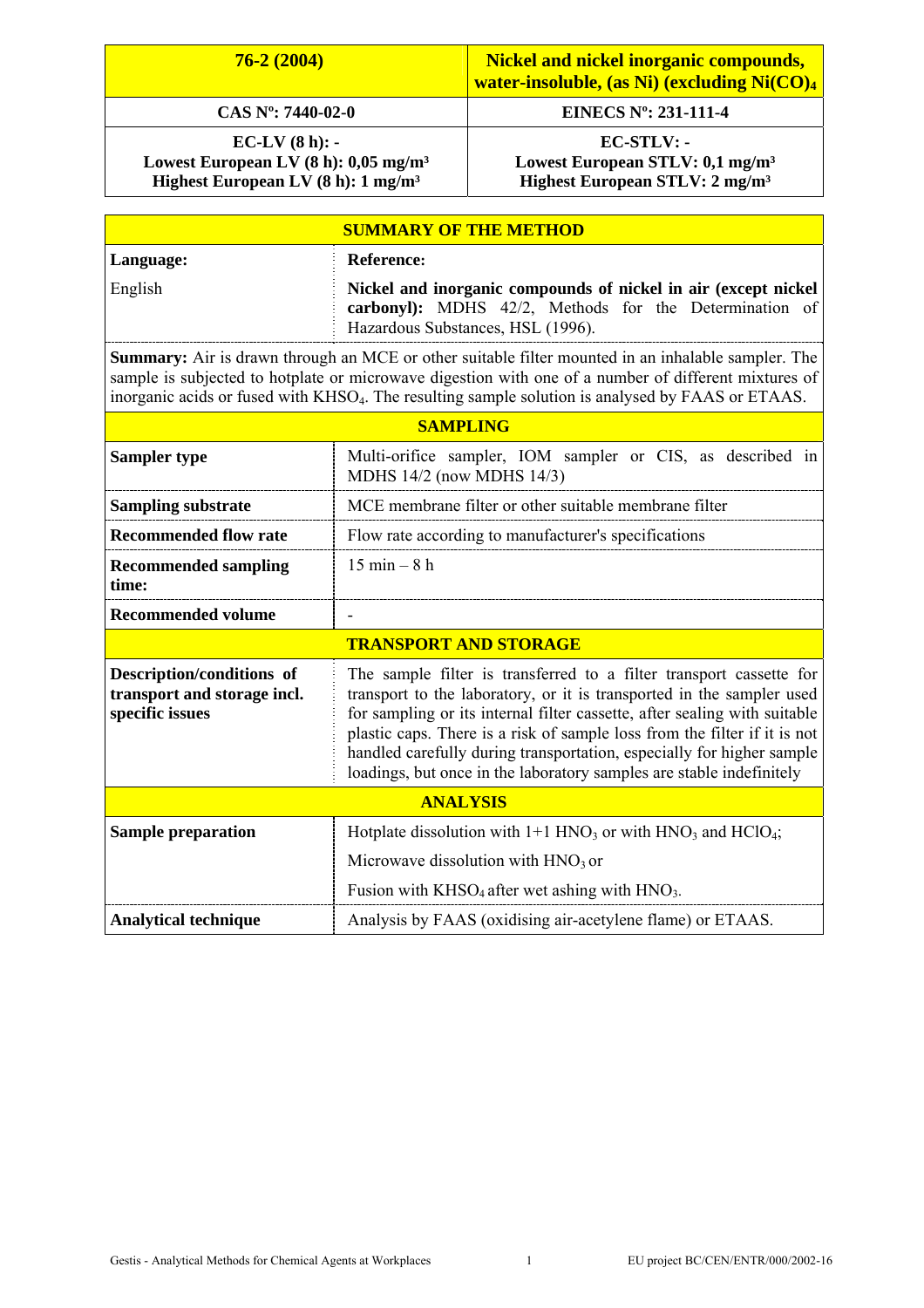| <b>METHOD EVALUATION DATA</b>                                                     |                                                                                    |  |
|-----------------------------------------------------------------------------------|------------------------------------------------------------------------------------|--|
| <b>Range studied</b>                                                              | Not applicable $-$ see limit of quantification.                                    |  |
| <b>Sampling bias</b>                                                              | Overall uncertainty calculation: $<$ 5 % (according to EN 13890)                   |  |
|                                                                                   | Expanded uncertainty calculation: included in sampling precision                   |  |
| <b>Analytical bias</b>                                                            | FAAS: 2,4 %<br>ETAAS: 2,1 %                                                        |  |
| <b>Method bias</b>                                                                |                                                                                    |  |
| <b>Sampling precision</b>                                                         | Overall uncertainty calculation: $<$ 5,3 % (according to EN 13890)                 |  |
|                                                                                   | Expanded uncertainty calculation: 9,2 % (incorporates bias<br>uncertainty)         |  |
| <b>Analytical precision</b>                                                       | FAAS: $< 6 \% (2,4 - 960 \text{ µg/sample})$<br>ETAAS < $8\%$ (0,05 – 3 µg/sample) |  |
| <b>Method precision</b>                                                           |                                                                                    |  |
| Limit of quantification                                                           | FAAS: 0,8 µg per sample<br>ETAAS: $0,03 \mu$ g per sample                          |  |
| <b>Overall uncertainty (EN 482)</b>                                               | FAAS: $23 - 26\%$<br>ETAAS: 26 %                                                   |  |
| <b>Expanded uncertainty</b><br>(EN 482 revised)                                   | FAAS: $24 - 26\%$<br>ETAAS: 26 %                                                   |  |
| <b>INFORMATION IN RELATION TO THE VALIDATION</b>                                  |                                                                                    |  |
| Is the sample dissolution<br>procedure described widely<br>applicable?            | yes                                                                                |  |
| Does the sample dissolution<br>method include wall deposits,<br>where applicable? | no                                                                                 |  |
| Was a test gas atmosphere<br>used, where applicable?                              | not applicable                                                                     |  |
| How was the recovery<br>determined?                                               | From the analysis of spiked filters.                                               |  |
| Was the sampler capacity or<br>breakthrough volume<br>determined?                 | not applicable                                                                     |  |
| <b>Was temperature and RH</b><br>considered, where<br>appropriate?                | not applicable                                                                     |  |